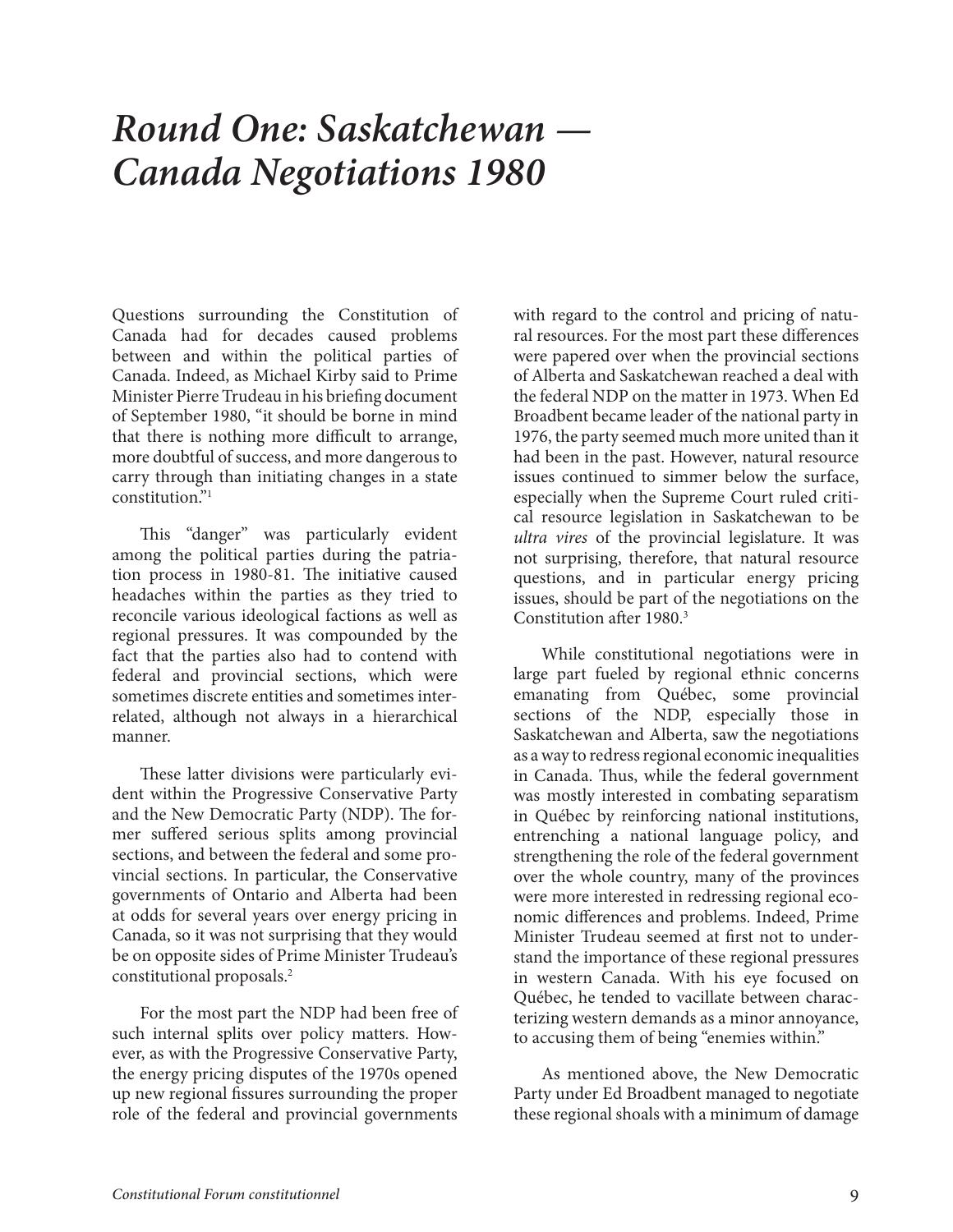to the party as a whole. With the election of the Clark Progressive Conservative government in the spring of 1979, pressure for constitutional change was temporarily lessened as the new federal government sought to find its way on a number of other issues. Nevertheless the federal New Democratic Party Council in August of 1979 decided to set up a committee in order to update the party position on the Constitution and national unity issues.<sup>4</sup> The National Council of the NDP met on October 19, 1979. The Council decided that rather than concentrating on Québec, they would broaden their discussion to include constitutional change in general. There seemed to be sympathy for the idea that the party should be less centralist in nature. However, it was surprising that while this initiative came mainly from western provinces, it also came from Ontario. This new direction met with some resistance from Broadbent, who wanted to ensure that any devolution of power would not make it less likely for the federal government to be able to provide a unifying force for the country.5 However, a number of speakers took him to task for this position, providing a preview of discussions in the following year.

With the re-election of the federal Liberals in early 1980, discussion of the referendum and the Constitution began again in earnest. It was agreed that Roy Romanow would be the Saskatchewan representative to a newly reconstituted federal committee in April of 1980. This committee was under the direction of Bill Roberts, who later came to work for the provincial government of Saskatchewan. Unfortunately, Romanow was unable to attend the first meeting of the committee but he did send his overall assessment of constitutional reform to Broadbent. He made two general points. The first was that he felt that the 1977 constitutional statement by the NDP downgraded the importance of constitutional reform and was patronizing in its approach. His second point related to the overall approach of the NDP toward the roles of the federal and provincial governments. In his letter he stated:

I sincerely believe that strong feelings of regionalism are a fact of life in Canada and are unlikely to recede in the near future. Accordingly, if we are to effect social change

in Canada, we must be cognizant of that Canadian political phenomena [*sic*] and align ourselves in such a way that social democratic governments at both the federal and regional level are able to affect necessary social change. I do not think that this entails the degree of decentralization proposed by the Tories, but it must recognize that there are probably "many roads to socialism."6

He went on to warn that if the party did not pay close attention to regional concerns, it would find itself isolated and the political base of the party in western Canada would undoubtedly erode.<sup>7</sup>

These were quite strong views and undoubtedly caused Broadbent some concern. In spite of these differences, Romanow wanted to keep the lines of communication open and to keep Broadbent and his caucus informed of the Saskatchewan government position at all times. He instructed his intergovernmental affairs department to ensure that the federal leader and caucus received all press releases and materials sent out by the Saskatchewan government, and that whenever they were in Ottawa, Saskatchewan ministers should make a point of meeting with the federal leader and members of the caucus. As a corollary, he wanted to ensure as well that federal MPs should feel free to approach the government of Saskatchewan where confidentiality did not dictate otherwise. He also asked the Saskatchewan NDP office in Ottawa to send out a monthly information package to the federal leader's office. Finally, he noted that in the longer term the new Ottawa office, which would be staffed by Dick Proctor, would become the intermediary for communication.

It was obvious from these instructions that, while the provincial NDP government wanted to maintain open relations with the federal party, it was unwilling to back away from its more decentralist view of Canada.

As we know, events moved very quickly in the spring of 1980. The referendum in Québec was called, and the Parti Québecois (PQ) initiative was defeated soundly. As a result, the Prime Minister and his cabinet decided to move quickly on the constitutional promises made during the campaign. Trudeau called a meeting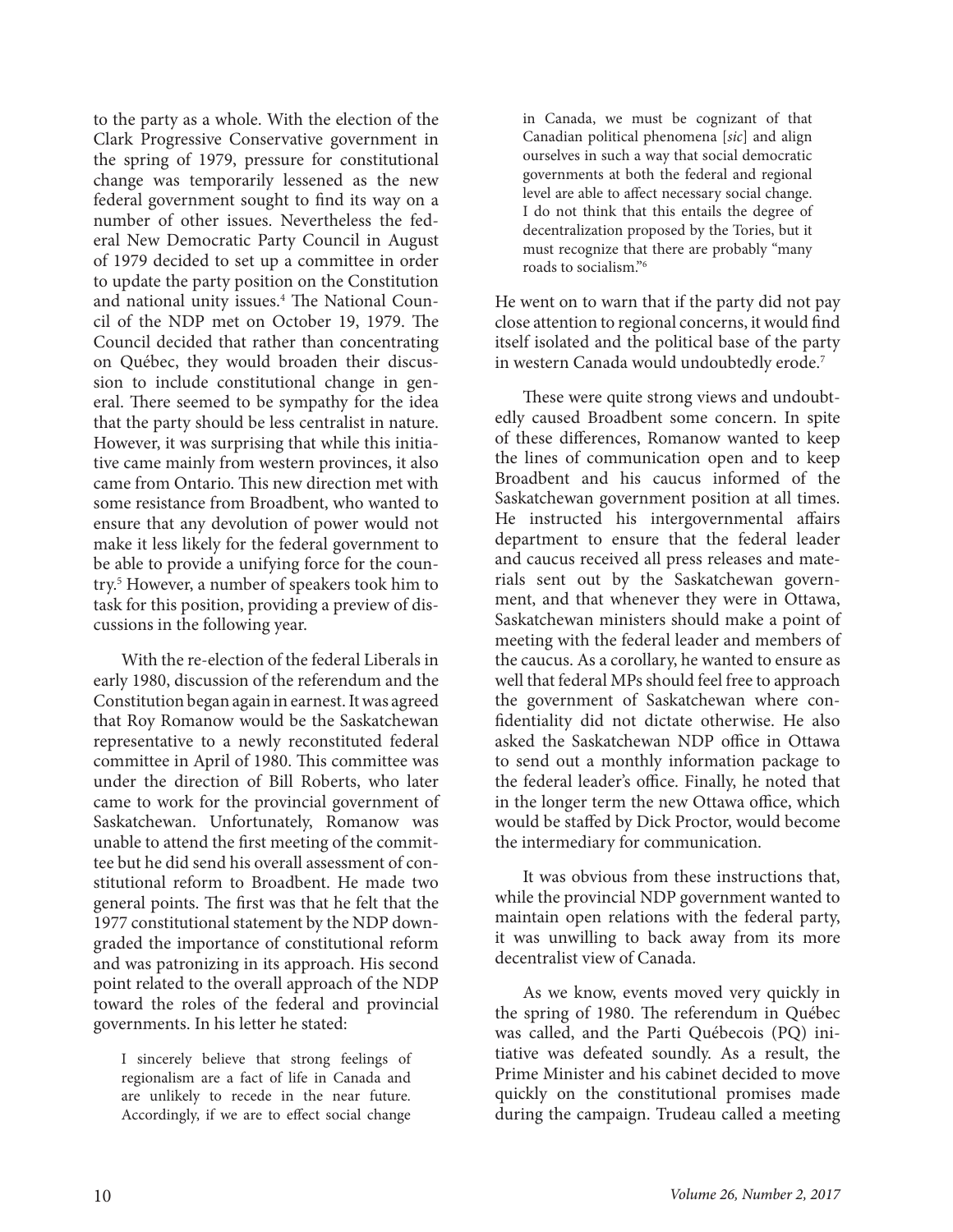of the First Ministers in Ottawa for June 9, 1980. Having just been re-elected, and having defeated the PQ in its referendum, the Prime Minister was determined to move ahead quickly on his constitutional agenda, which was now quite different in tone and approach from the last time he met with the First Ministers in the early winter of 1979. Trudeau now insisted that two new items - more central control over the economy and a statement of common principles that would act as a preamble to the Charter of Rights and Freedoms - be included. As well, he withdrew some concessions that he had made at the bargaining table in February of 1979. Needless to say, he was far less amenable to provincial proposals for decentralization of certain federal powers over natural resources and the fisheries. Finally, he emphasized the need for speed in dealing with the Constitution, and hinted broadly that the federal government would not wait long for the provinces to agree to a set of proposals.8

This new, aggressive approach displeased many of the provincial governments. Nevertheless, at the end of the meeting the First Ministers agreed on both a process and an agenda for intense talks during the summer of 1980. The CCMC, a continuing committee of ministers from all governments, under the joint chairmanship of Jean Chrétien and Roy Romanow, was given the task of delivering a comprehensive set of proposals, which could be further negotiated and agreed upon, to the First Ministers in September.

The accelerated federal-provincial negotiations meant that the opposition parties in the House of Commons were required to examine and reassess their own position with regard to both the process of constitutional negotiation and ultimately the revision of the Constitution itself. The federal NDP began that process in early June, prior to the meeting of First Ministers. On June 5 Bill Roberts, on behalf of Ed Broadbent, sent Premier Allan Blakeney a copy of an interim report that outlined a tentative position for the federal NDP caucus.<sup>9</sup> The report contained recommendations on both process and substance. The first paragraph read:

While taking account of accelerated constitutional events, the working group found it necessary to reject all unilateral actions emanating from Parliament and the federal government for constitutional change. In addition, the working group viewed with deep concern the setting of short deadlines within which to achieve constitutional renewal. It was considered that a full process of constitutional revision would require speed but not haste. Such a process would thus demand 18 to 24 months as a minimum in order fully to involve the Canadian public and achieve equitable and long-lasting change.<sup>10</sup>

Thus, the committee was unequivocal in its rejection of unilateral action and particularly a process that would seek to make changes in the fall. On this matter the NDP in Saskatchewan was in complete agreement with the federal party. However, the committee also recommended a rather elaborate process for the involvement of members of the legislatures of Canada, as well as other groups, in the broad process of constitutional negotiation.

In a letter to Broadbent's office on July 28, 1980, Romanow thanked the federal party for the opportunity to express views on the federal constitutional position and agreed with its rejection of unilateral action in particular. Beyond that, however, he was "cautious" about any model involving a large number of legislators and groups in the constitutional process. He said:

I would in summary urge the committee to alter its report to make perfectly clear that constitutional negotiation should be carried on by the duly elected governments of the provinces and the federal government. Wider public participation in the constitutional negotiation should be achieved not by reducing the role of the First Ministers' Conference but through procedures which would allow interested parties to participate in intergovernmental negotiations.<sup>11</sup>

This was the first sign that there might be substantial differences between the two parties.

As we know, events quickly overtook these internal party negotiations. The CCMC was unable to deliver a unanimous report to the First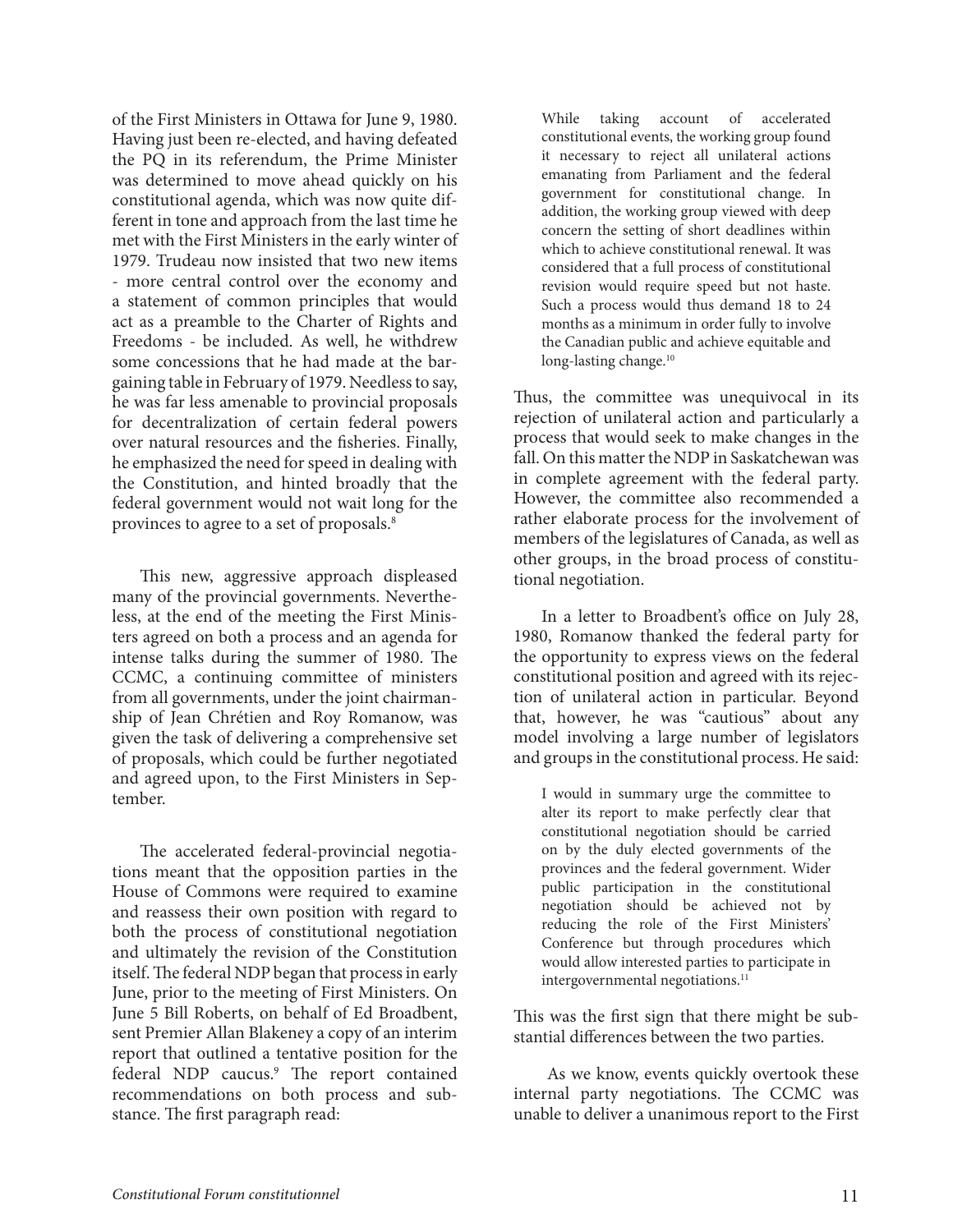Ministers' Meeting of September 1980, and the meeting itself was unproductive, to say the least.

The failure of the First Ministers to reach agreement at the First Ministers' Conference set in motion a crisis that was to last until November of the next year. Determined that the lack of agreement with the provinces would not prevent him from achieving some constitutional change, Prime Minister Trudeau decided to move ahead on a package of proposals. In order to do so he needed at least some provincial support, as well as support in the House of Commons from western Canada. He was able to secure the support of Premier William Davis (Ontario) and Premier Richard Hatfield (New Brunswick) for a patriation package. While useful, this left him with no support in Western Canada. He therefore set about trying to get the agreement of the federal NDP.

On October 1, 1980, the day before he planned to make public his intention to patriate the Constitution without the approval of the provinces, Trudeau had a lengthy conversation with Ed Broadbent. He outlined his proposals and, with some reservations and amendments, secured Broadbent's approval. The key amendment had to do with provincial control of natural resources, and was largely inserted so that the provincial sections in western Canada, and in particular Saskatchewan, could support the Trudeau initiative.

Unfortunately, Broadbent did not contact all provincial leaders prior to giving his tentative approval to the Prime Minister. As Judy Steed stated in her biography:

What he did not do, however, was leave Trudeau on hold at the last minute in order to consult his advisers and provincial NDP leaders which later came to be seen as his major sin. "He should have said, thank you very much, I will take this under consideration and get back to you," says a former aide.<sup>12</sup>

Instead, he consulted with some senior members of his caucus and telephoned a number of provincial leaders, including Howard Pawley in Manitoba, Dave Barrett in British Columbia, Grant Notley in Alberta, and Allan Blakeney

in Saskatchewan. He received qualified support from the first three leaders, but Blakeney was undecided, for three reasons. First, he really did not want someone else negotiating for him. He believed this to be especially true since the legal issues involved were highly complex and of great importance to the province. Second, he was also bothered by the fact that the federal government seemed to want to negotiate through Broadbent, and not directly with the province. Third, he was troubled by the fact that the initiative would not have the approval of a majority of provinces. Accordingly, he called his senior advisers and asked them to be prepared for the Prime Minister's address the next day.

On October 2, 1980, Prime Minister Trudeau announced that he would patriate the Constitution, including an amending formula and a Charter of Rights and Freedoms. The next day Ed Broadbent announced that he and his party would support the initiative. This came largely as a result of the Prime Minister agreeing to support an amendment that would include an agreed-upon text covering ownership and control of natural resources, a key matter for western Canadian provincial sections, most importantly Saskatchewan. In Trudeau's mind, Broadbent's support would provide much-needed support for patriating the Constitution.

On October 7, Allan Blakeney and Pierre Trudeau spoke on the phone about the constitutional initiative. There are no recordings of the conversation but we do have the handwritten notes taken by Blakeney during the conversation.

Discussion began with what Blakeney considered to be a major point. He made it clear to the Prime Minister that he and Ed Broadbent were not acting in concert. That is, the agreement by Broadbent to support the constitutional initiative did not mean that Saskatchewan would support it. As he said in his notes, "We are far from free in accepting this package. I hope he stated that but... ."<sup>13</sup> Blakeney went on to say that Broadbent had called him on Wednesday and told him about the package and the approach by the Prime Minister. He reemphasized that he and Broadbent were not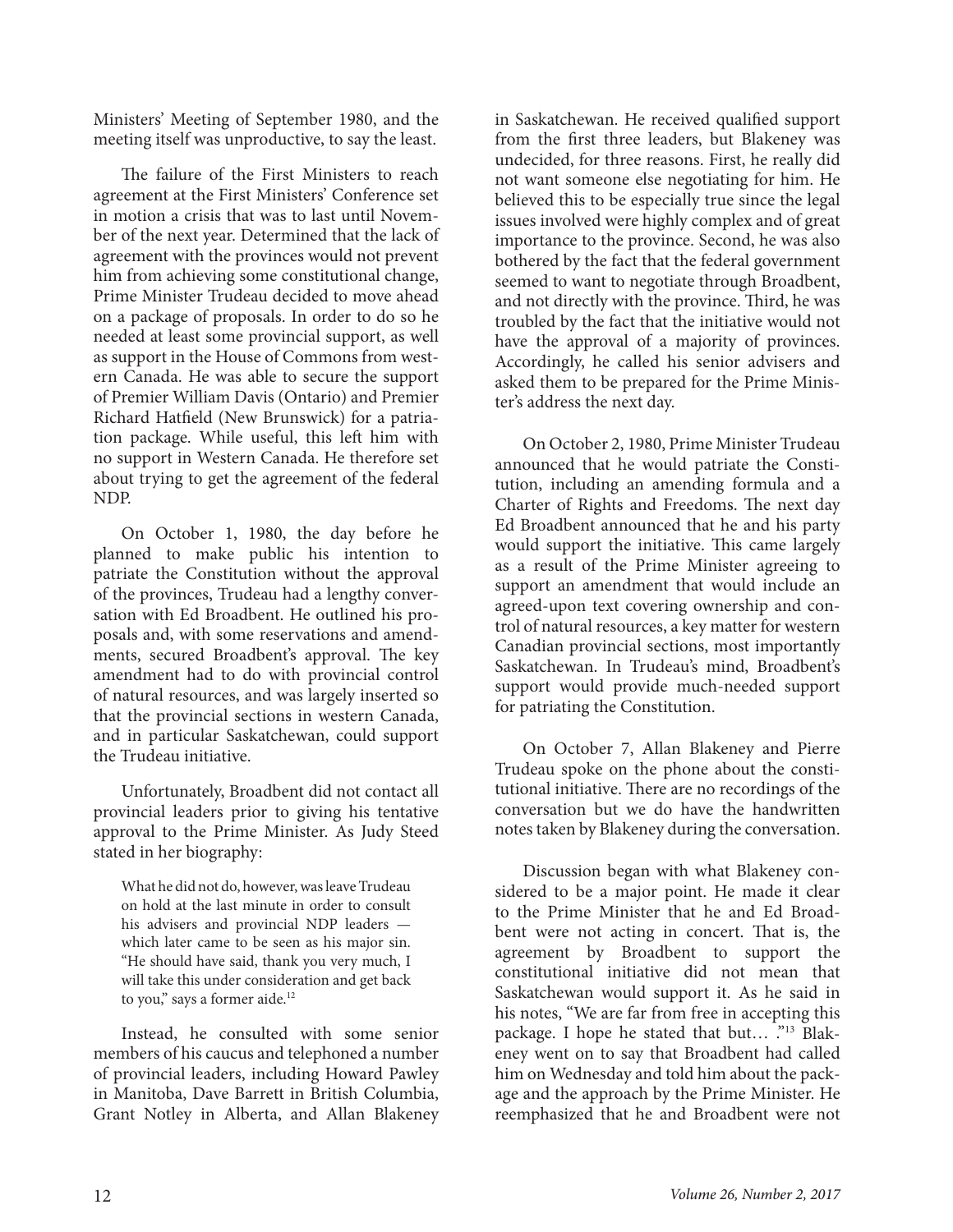in agreement. More particularly, he said, "[I am] not sure it reflects Western concerns."14

Blakeney stated that he had looked at the package and he found that there were "problems." In particular he outlined differences on the resources section, the amending formula especially section 42 — and on the equalization section. He was troubled by the international proposals on resources and how the province would be accommodated within it. On section 42, regarding the use of a referendum in order to affect constitutional change, he said that he was "upset" for a number of reasons. He went on to say that he viewed referenda as "the weapon of conservatives." He ended by saying that the inclusion of a referendum provision suggested that "provinces do not speak for the people but that the federal government does."15

Blakeney went on to discuss problems with the equalization section, the lack of entrenchment of the Supreme Court, and matters of "Native" concern.16 Prophetically, he also noted that he thought that the process itself, "unilateral action," was likely to extend the battle. He ended by reviewing his points with the Prime Minister $17$ 

At this point Trudeau responded to each one of Blakeney's points. On the matter of whether or not Ed Broadbent spoke for Allan Blakeney, the Prime Minister appears to have told the Premier that he (Trudeau) understood that Ed Broadbent was speaking for him (Blakeney).<sup>18</sup> On the matter of natural resources the Prime Minister appears to indicate that he could be flexible with regard to some further changes. Concerning the referendum provision in the amending formula, the Prime Minister was adamant that it would be included. He was amenable to changes with regard to the equalization portion, changes to section 41, non-discrimination clauses, and some small changes to part four of the package. He did not buy Blakeney's argument about whether or not the Senate reference case was binding. Finally, except for small changes, Trudeau indicated to Blakeney that he was not willing to go further on the resources section without some commensurate concessions on powers over the economy.19

At the end of the discussion it was clear that there were major differences in detail, as well as in substance. At one point Blakeney turned to his assistant and shook his head in disbelief, indicating the depth of the disagreement or miscommunication between the two leaders. At the end of the discussion Blakeney suggested that he would issue a statement, although it would not be definitive. He then asked the Prime Minister not to respond to Broadbent immediately; stating his belief that taking a few days to review the matter would not detract from the process. Blakeney told Trudeau that he wanted to send a few people to Ottawa to look at the proposed amendment in detail. He also indicated that he did not accept the Broadbent amendment at the time and would press further to see what could be done, and that he did not mind if Trudeau told Broadbent about their conversation. Blakeney concluded by saying that Roy Romanow and his officials would be in Ottawa by Thursday. The Prime Minister agreed to make Jean Chrétien available.20

For the NDP these few days were pivotal. Blakeney was determined not to allow Broadbent to negotiate for the Saskatchewan government; he was unwilling to allow anyone else, including Broadbent, to speak for him. He believed that the federal leader and his officials did not have a good understanding of the Saskatchewan position and the detail associated with it. In short, he believed that although Broadbent had a good broad understanding of constitutional issues, he tended not to pay attention to the implications inherent in detailed constitutional change. For his part, Broadbent felt that his work in getting a natural resources section into the agreement, pending a negotiation of details, was a major concession from Trudeau and that the Saskatchewan government should not be so fussy about what he perceived to be minor drafting problems. What is absolutely clear is that neither Broadbent nor Blakeney believed that they were part of a package deal. Obviously, Broadbent had informed the Prime Minister that he felt that his provincial sections would agree with the proposal if there were some modifications, but at no point did he indicate that he could definitively speak for provincial leaders, especially Allan Blakeney. Never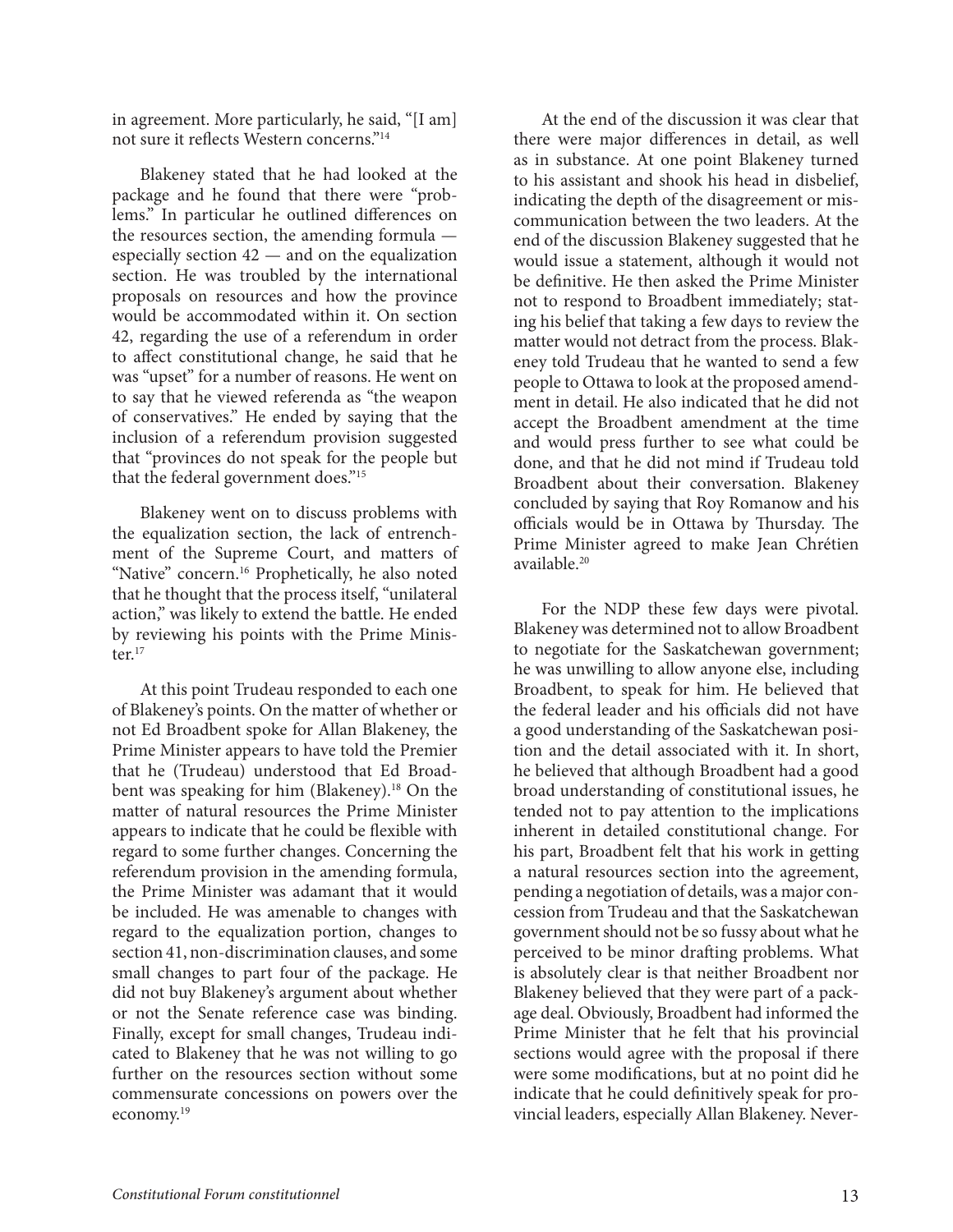theless, the Prime Minister chose to believe that Broadbent did speak for his entire party and that the two men were attempting to "play him" by appearing to be against one another.

Thus, at the end of the conversation, while the Prime Minister agreed to have Chrétien meet with Romanow, there was little enthusiasm on the federal side, and less expectation of being able to make a deal with the Saskatchewan government:

The Prime Minister obviously felt he was in a sense being double dealt. He clearly had [been] given to understand by Broadbent, either deliberately or inadvertently, that Broadbent spoke for Premier Blakeney and for the government of Saskatchewan, and therefore was committing both of us to the process and to support the package if resources were included. When he explained that … to the Premier, the Premier set the record straight on that particular point. But obviously the federal government felt that Saskatchewan was now about to "up the ante" on the whole process [and] that they had sent Broadbent out front to do the initial work and were now coming down to "get what they could" over and above what Broadbent had agreed to.<sup>21</sup>

Allan Blakeney sent Romanow, his minister and Deputy Premier; me (as Romanow's deputy minister); and two constitutional lawyers, John Whyte and George Peacock, to Ottawa immediately. Romanow and I developed a strategy on the flight. It included putting forward one or two the small items, like equalization at first, and then outlining the more serious matters, like section 42 in the referendum provision, turning to resources, and then completing the process with a return to some of the smaller items. It should be noted that these negotiations were considered to be secret, and it was understood by Premier Blakeney that the Prime Minister would not share the negotiations directly with Ed Broadbent. Even the meeting times and places were to be of a "clandestine nature." Upon their arrival, however, Romanow and company were told by the director of the Ottawa office, Dick Proctor, that Chrétien had already informed Broadbent of the meeting and most of the substance involved.

Romanow was quite upset by this, and decided not to contact Broadbent that night.

The meeting was set for the following morning at 10:00 a.m. Chrétien and his people arrived about 15 minutes late:

He was very cool and informed Roy that he had only an hour or so to pursue this and "Why were we there?" Roy started out by indicating that Broadbent did not speak for us again. That there were a number of things that concerned us, like equalization. He gave a short explanation of equalization and then launched immediately into section 42. Roy gave the long pitch on section 42. Chrétien responded by indicating that it was a deadlock breaking mechanism and that Canada needed a deadlock breaking mechanism. Roy pointed out the obvious difficulty with that given the fact that they could launch a referendum under section 42 at any time that they wanted, and that there was no "reciprocity" provision in that should all 10 provinces agree on something and the federal government be the one causing the deadlock.<sup>22</sup>

It was not a good beginning.

What ensued was a back-and-forth between the two groups, attempting to clarify their differences. It was finally agreed that the lawyers should meet to discuss possible drafts. The two delegations were to reconvene again at 4:00 p.m. In the meantime Romanow, Proctor, and I met with Broadbent and gave him a full account of the meeting. Romanow was quite positive about the initial contact, which pleased Broadbent. He told him that the meeting would reconvene at 4:00 p.m.

When the two groups reconvened there was some hard discussion over the amending formula and international trade, especially surrounding what were called administrative arrangements. After about an hour Romanow and Chrétien met privately. Following that meeting Chrétien attempted to phone Trudeau but was not successful. He then suddenly left the meeting to go to a cocktail party, leaving Romanow and me in the room by ourselves.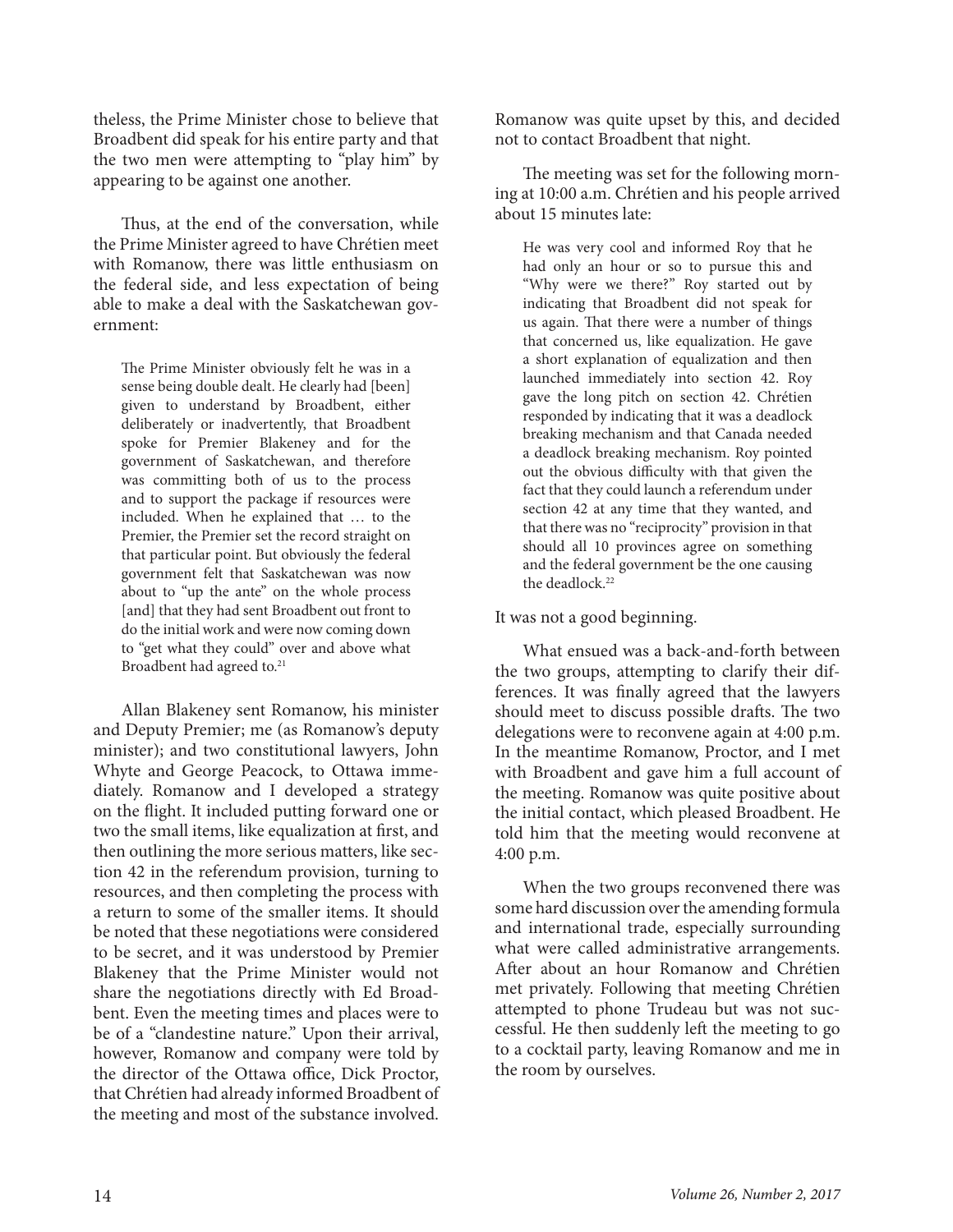After a short debriefing Romanow called Blakeney and described the events. He was much more pessimistic than earlier. The lawyers were to meet again at 7:00 p.m. to look at some further wording. In the meantime, Proctor, Romanow, and I went to see Broadbent at his home:

What ensued there was a very interesting discussion. Notwithstanding all of the agreement that the government of Saskatchewan was negotiating for itself now, with the federal government, Broadbent and company continue to interrupt, intervene, and insert themselves into the process. The chief insertion was around 6 p.m. when Broadbent and Trudeau spoke about the negotiations of that day. As it turns out it was a good thing that they did speak because we got a clear picture of what they thought was happening and [it] was not what we thought was happening.

Trudeau told Broadbent that Chrétien had reported that Romanow was there with no real mandate to make a deal and that Saskatchewan had [word whited out] in a number of places, and that in his opinion we were not serious. Further, that it was obvious to Chrétien that we were there simply to "portaging themselves over the weekend," in order that Blakeney could go to the premiers meeting having said he tried to do something but was unable to do so, and therefore keep his Captain Canada image intact. Trudeau wondered what he should do at that point. He was willing to go ahead with his deal with Broadbent and announce resources in the morning. Broadbent replied by saying that he did not have the same understanding of the process. That it was obvious to him that Romanow was there with the mandate and wanted the deal. Why would he be there with lawyers and officials if he were not? It seemed silly to Broadbent for him to come with all these people if it was just window dressing. Accordingly, Broadbent asked Trudeau to wait at least until the morning on an announcement on inserting resources into the package. By then he would have spoken to Romanow.<sup>23</sup>

After Broadbent had concluded this discussion with Trudeau there was a long discussion with Romanow about whether or not the Liberals were simply playing a game with Saskatchewan. Romanow agreed to call Broadbent in the morning before Trudeau's 10:00 a.m. press conference. The Saskatchewan group then went for dinner with their lawyers at around 10:30 p.m. After considerable discussion they concluded that there was very little to be gained from continuing the process. It seemed obvious that the federal government was unwilling to move in any substantial way on several of the key points for Saskatchewan. It was also clear to them that "Trudeau was going to win either way."24 If he went ahead with including a natural resources section he would probably get Broadbent's support. If Broadbent decided not to support him, after the offer of the natural resources section, Trudeau would appear to be reasonable to the Canadian public and have succeeded in badly splitting the NDP.

The next morning Romanow and Chrétien had a short discussion in which Chrétien said that there was not much more to discuss, that he had the Saskatchewan drafts, and would call later if Romanow was still in town. Romanow then called Broadbent to say that there might be another meeting but that in any case Trudeau should go ahead with his press conference. He also urged Broadbent to tell the Prime Minister that Chrétien should be instructed to negotiate in good faith. At this point Broadbent spoke one more time with the Prime Minister. The Saskatchewan delegation waited for the outcome:

We then sat 15 anxious minutes waiting while Broadbent and Trudeau spoke. Broadbent then called us back. Trudeau had agreed that he would delay the announcement on resources, and that he would not give it at his press conference at 10 a.m. He also agreed to send Chrétien back to negotiate in good faith one more time. However he indicated to Ed [Broadbent] that he would expect Blakeney to make an announcement before the weekend that is before the Premiers meeting of October 14 — of support if a deal was worked out.<sup>25</sup>

The Saskatchewan delegation then had a discussion about whether or not there was any chance of gaining substantial concessions from the federal government during these negotiations. At this point I proposed an alternative strategy, urging the government of Saskatchewan not to jump one way or the other right away. I pointed out that the Premier's announcement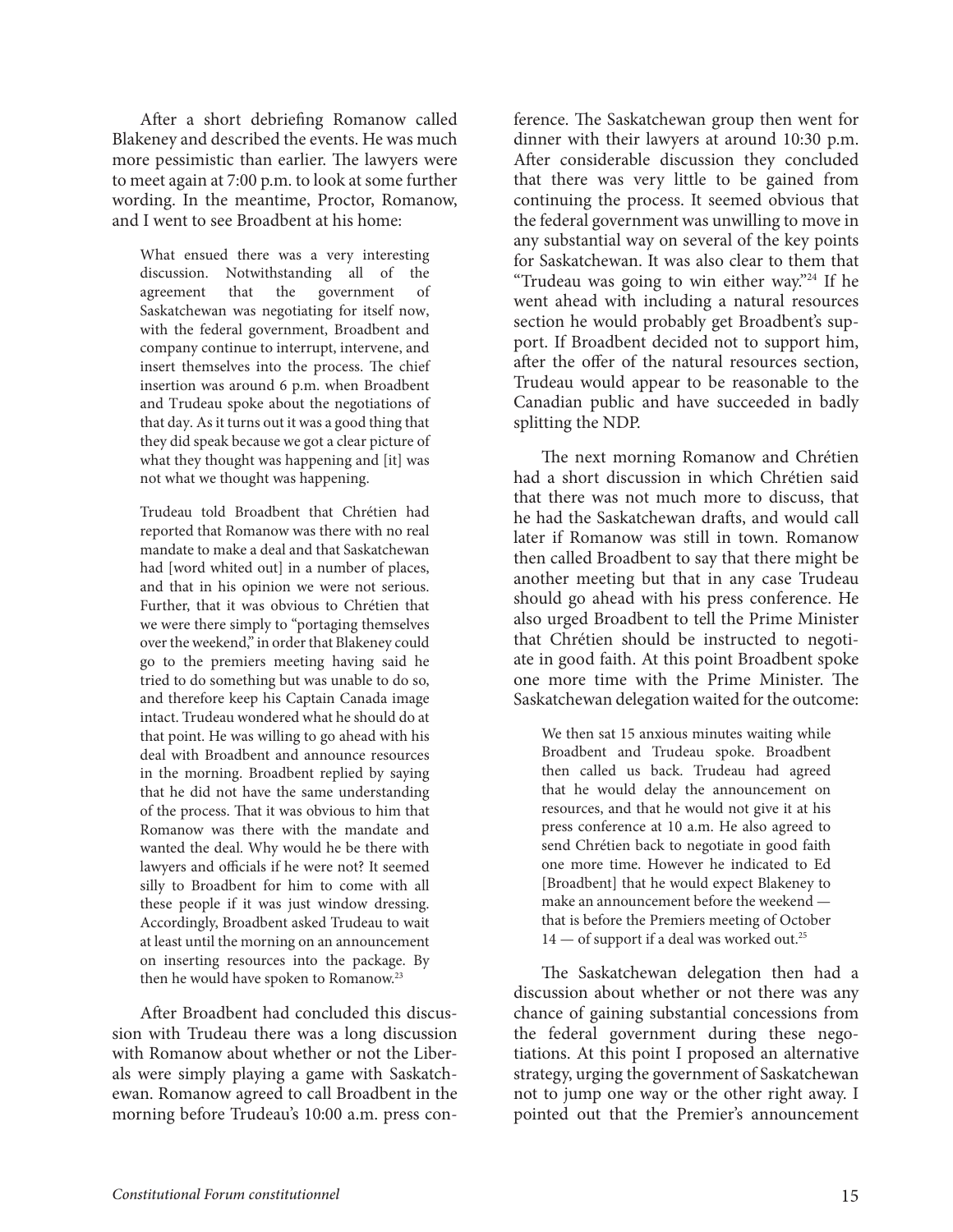that he was considering the package had gone over fairly well in the province and that his meeting with Premier Hatfield would indicate that there might be some ability to develop a third camp between Trudeau on the one side and Lougheed<sup>26</sup> on the other.

I therefore told Roy I thought the strategy should be one whereby we simply continued consideration, that [when] the Premier and Hatfield met they clearly indicate to the press that there was a group or premiers who although objecting in principle to the federal action, thought that it might be made more acceptable and that we should attempt to get a positive result under what began in essence as a very negative [*sic*] divisive action.27

After considerable discussion between Blakeney and Romanow on the telephone, they agreed that the result of the meeting should be that no deal had been struck between the two governments on the issue, but that this did not preclude an agreement at some future time. In essence, Trudeau and Broadbent should proceed as they saw fit.

When the two delegations met again later in the morning the atmosphere was distinctly cool. The result was that, after going through details, there were still differences.

Romanow then candidly put the case to Chrétien that Saskatchewan's support seemed to be buying the province nothing. Chrétien responded that he thought that was not the case, that Saskatchewan had in fact gotten resources, and that that should be enough. Romanow indicated that resources had already been gotten by Broadbent, and asked why Chrétien thought that this should be enough:

It was at this point that in one of those bursts of spontaneity Chrétien looked across at Roy [Romanow] and said words to the effect of, "Listen Romanow, we all know why you are here, you are here on a salvage mission, Broadbent got out front too fast, you have no cards left to play and you are willing to salvage as much as you can get," to which [Romanow] replied, "I did not think that I was here on a salvage mission, I thought I was here on a search and destroy mission"

At which point Chrétien sat back and said "well I will tell you how I will go to my Cabinet. I will go to my Cabinet and I will say, *mon ami* Romanow came to see me, he said I have a problem with the resources section on international trade. I said I agreed. We will fix that up through administrative arrangements for him. *Mon ami* Romanow came to me and he said we have a problem with linking sections 41 and 42 and I said to him I will help you out on that. My friend Romanow came to see me and said we also have a problem on this non-discrimination section and I said we will find words to accommodate that. Sounds pretty accommodating does it not?" To which I [Leeson] replied to Chretien "I thought we would say something like the following, 'We came to our friend Chrétien and we asked for some small test in trade and commerce and he said no. We came to our friend Chrétien and asked for a minor constitutional provision on international trade and he said no. We came to our friend Chrétien and said should we not have simple reciprocity, a fair mechanism in 42 so the federal and provincial governments are equal, and our friend Chrétien said no."

At that point we all agreed that politically we would interpret the meeting in different ways.<sup>28</sup>

Both sides left the meeting at that point. Romanow telephoned Blakeney and then went to a meeting with Broadbent where he reported that there would be no deal. Broadbent was clearly upset and worried about internal problems for the NDP.29

With the value of hindsight, it is not difficult to see why problems developed. For his part, Ed Broadbent had reason to feel comfortable with what he had done. The proposed constitutional changes were not entirely in line with what he would like to have seen, but they were close enough to both his beliefs and those of his party to warrant general support. As well, he had been given assurances by the Prime Minister that he would have a veto over future changes and that there could still be changes, especially to the Charter of Rights and Freedoms, that would make it even more acceptable to him and his party. Recognizing the internal strains and stresses that could cause problems within his party, especially on the matter of natural resources, he had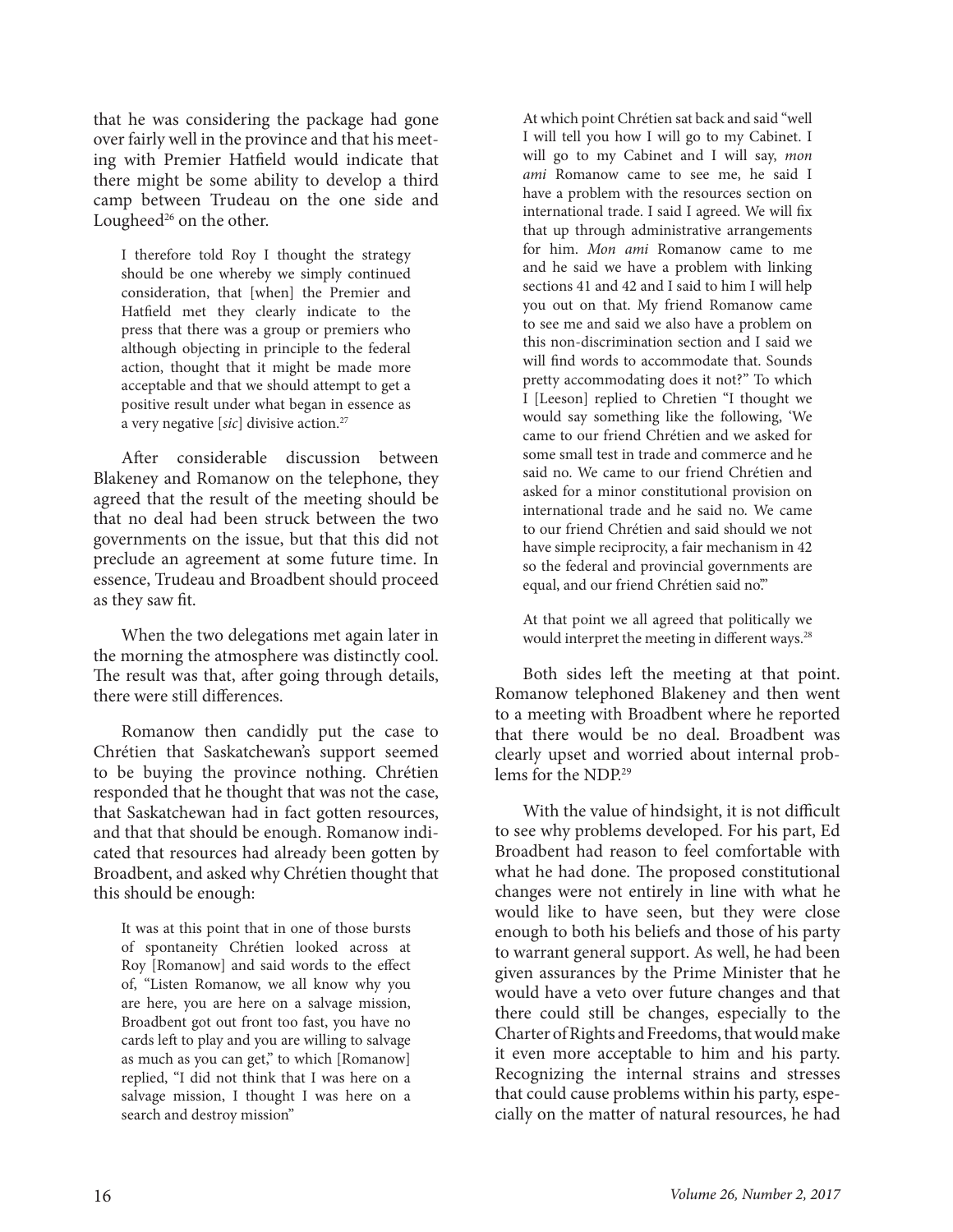secured the approval of the Prime Minister for what he [Broadbent] perceived to be an acceptable resources provision. He took these changes to party leaders in western Canada, albeit without details, and got support from three of them — British Columbia, Alberta, and Manitoba. In the case of Saskatchewan, Allan Blakeney indicated that he would not accept or reject the proposal, but needed more detail before he could agree. Finally, on the matter of process, that is, moving ahead without the consent of the provinces, Broadbent had reasonable assurances that the process was entirely legal, and that polls showed the Canadian people were behind the initiative. All in all, he felt comfortable with what he was doing.

Allan Blakeney also had reason to feel comfortable with his position. While he was grateful that the federal party had initiated the process and had been successful in securing the Prime Minister's agreement on a resources section, he understood better than most that the "devil was in the details." That is, he wanted to ensure that the provision would solve the problems created by the overlap of federal and provincial jurisdictions in the area. Most importantly, he had made clear his position that agreement on a provision by the federal NDP did not constitute agreement on behalf of his provincial government. Thus, when it became clear that the Prime Minister was, rightly or wrongly, interpreting the federal NDP agreement to include agreement by Saskatchewan, he became rightly nervous.

As well, Blakeney was less comfortable with what he considered to be a moving target. That is, he understood that there would be further changes to the resolution in the future and that these might be at the request of other players. This meant that he would constantly be in the position of having to say yes or no to other groups or governments. This allowed, in his view, the federal government to have maximum flexibility and to put the government of Saskatchewan in the less enviable position of constantly being a negative player. He rightly recognized that this was a very difficult situation and could prove to be extremely uncomfortable in the future.<sup>30</sup>

Finally, Blakeney was very uncomfortable with the process. He knew and understood the arguments about unilateral action and the damage that this could do to a federal state like Canada. Notwithstanding this, he was willing to accede to the process if the substance of the agreement seemed to be overwhelmingly desirable. In other words, despite the conclusion of the Prime Minister that he was unwilling to make a deal, and was playing for time, Blakeney could have been persuaded to sign on if Trudeau had made a greater effort to accommodate his concerns.

Thus, it is not difficult to see how Blakeney and Broadbent, despite obvious good will between them, might come to a difference of opinion over whether or not to sign on to the initiative. Indeed, again with the advantage of hindsight, it is clear that there was a good probability that the two would disagree.

## **Endnotes**

- 1 Ron Graham, *The Last Act: Pierre Trudeau, the Gang of Eight, and the Fight for Canada* (Toronto: Penguin Canada, 2011) at 63. Interestingly, Mr. Kirby first noticed this quotation on a small placard which I had on my desk in Regina. We had used the quotation and the placard at the Annual Premiers' Conference in Regina in 1978.
- 2 Several good books go into much more detail on the internal discussions within the Progressive Conservative Party. See e.g. Robert Sheppard & Michael Valpy, *The National Deal: The Fight for a Canadian Constitution* (Toronto: Macmillan Canada, 1984) at 78 [Sheppard & Valpy], who devoted an entire chapter to the issue.
- 3 Regional splits were particularly difficult for the New Democratic Party, since it prided itself on being a party that championed national solutions for social and economic problems. For example, such programs as old-age pensions, unemployment insurance, Medicare, the Canada Pension Plan, and many others were considered the flagships of public policy in the party. Regional or provincial solutions to problems were generally considered to be acceptable only if it was impossible to get a national program. Hence, the establishment of Medicare in Saskatchewan